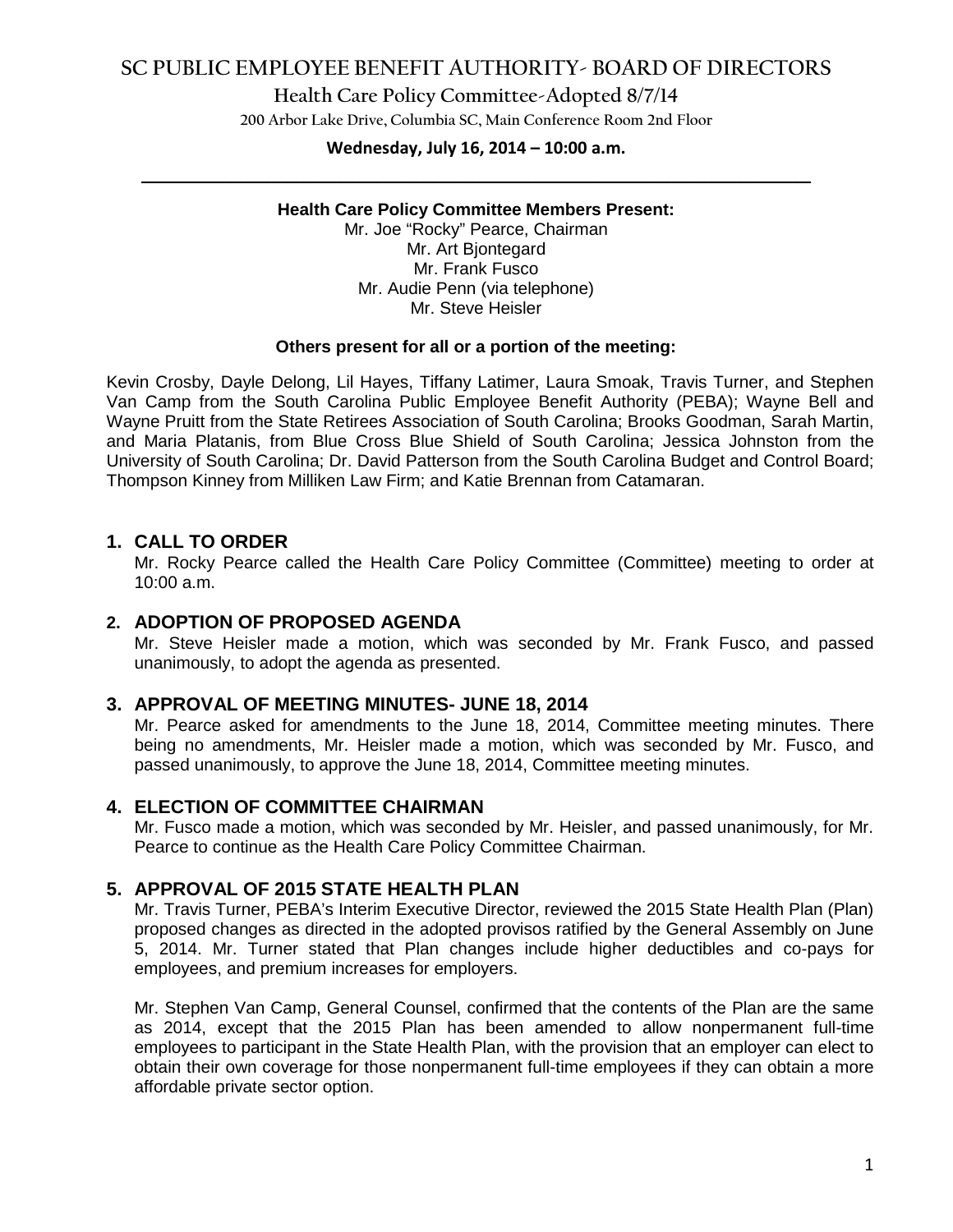# **SC PUBLIC EMPLOYEE BENEFIT AUTHORITY- BOARD OF DIRECTORS**

### **Health Care Policy Committee-Adopted 8/7/14**

**200 Arbor Lake Drive, Columbia SC, Main Conference Room 2nd Floor**

# **Wednesday, July 16, 2014 – 10:00 a.m. \_\_\_\_\_\_\_\_\_\_\_\_\_\_\_\_\_\_\_\_\_\_\_\_\_\_\_\_\_\_\_\_\_\_\_\_\_\_\_\_\_\_\_\_\_\_\_\_\_\_\_\_\_\_\_\_\_\_\_\_\_\_\_\_\_\_\_\_\_\_\_\_**

Following additional discussion, Mr. Heisler made a motion, which was seconded by Mr. Fusco, and passed unanimously, to approve the 2015 State Health Plan.

### **6. WELLNESS RESEARCH STRATEGY TEAM UPDATE**

Chairman Pearce welcomed Dr. David Patterson, Chief of Health and Demographics, with the South Carolina Budget and Control Board, to provide an overview of the Wellness Research Strategic Team (WeReST) pilot project.

Ms. Dayle Delong, Manager, PEBA Call Center, stated that the 2015 Pilot Incentive Proposal, "Healthy Rewards", is a multi-phased incentive program designed to engage members and improve the overall health of the member population. Ms. Delong described each of the four phases of the Healthy Rewards program, and advised that the incentive is paid in the form of a monthly premium reduction once the participant completes at least the first two phases.

Ms. Delong stated that the Healthy Rewards rollout schedule starts in 2015 with phase one, and ends in 2018 with the completion of phase four. Ms. Delong added that in 2015, employees of state agencies and higher education institutions (including spouses) who are currently enrolled in the Standard Health Plan will be eligible to participate in Healthy Rewards. In 2016, employees of public school districts (including spouses) who are currently enrolled in the Standard Health Plan will be eligible; and in 2017 employee of local subdivisions (including spouses) who are currently enrolled in the Standard Health Plan will be eligible.

Ms. Delong described various communication and marketing efforts, and advised that employer resources and employee engagement are crucial to the Healthy Rewards success. Ms. Delong stated that employers will be provided with marketing materials that can be co-branded to incorporate an agency's existing wellness efforts.

Ms. Delong advised that for plan year 2015, the cost of the Healthy Rewards program with 55 percent of subscribers and 25 percent of spouses participating will be \$3.4 million. Ms. Delong also explained the cost associated with the program for each additional year up to 2018.

Sarah Martin, with Blue Cross Blue Shield of South Carolina (BCBSSC), described the Re-Admission Avoidance Program (REAP), and stated that REAP provides early intervention for at risk members after being discharged from the hospital. Ms. Martin advised that a BCBSSC nurse calls members within four days of discharge, identifies gaps in care, and collaborates with member's healthcare providers. REAP also provides education to members about their condition and proper care, and reduces avoidable emergency room visits or re-admission.

The Committee expressed that it would like to see an analysis of how well REAP has performed in other states before making a decision to invest in the program.

Mr. Pearce thanked the Wellness Research Strategy Team for their report.

#### **7. COMMITTEE CHARTER REVIEW**

Mr. Heisler made a motion, which was seconded by Chairman Bjontegard, to approve the Health Care Policy Committee Charter as presented. Further discussion ensued. Mr. Penn made a motion, which was seconded by Mr. Fusco, and passed unanimously, to amend the original